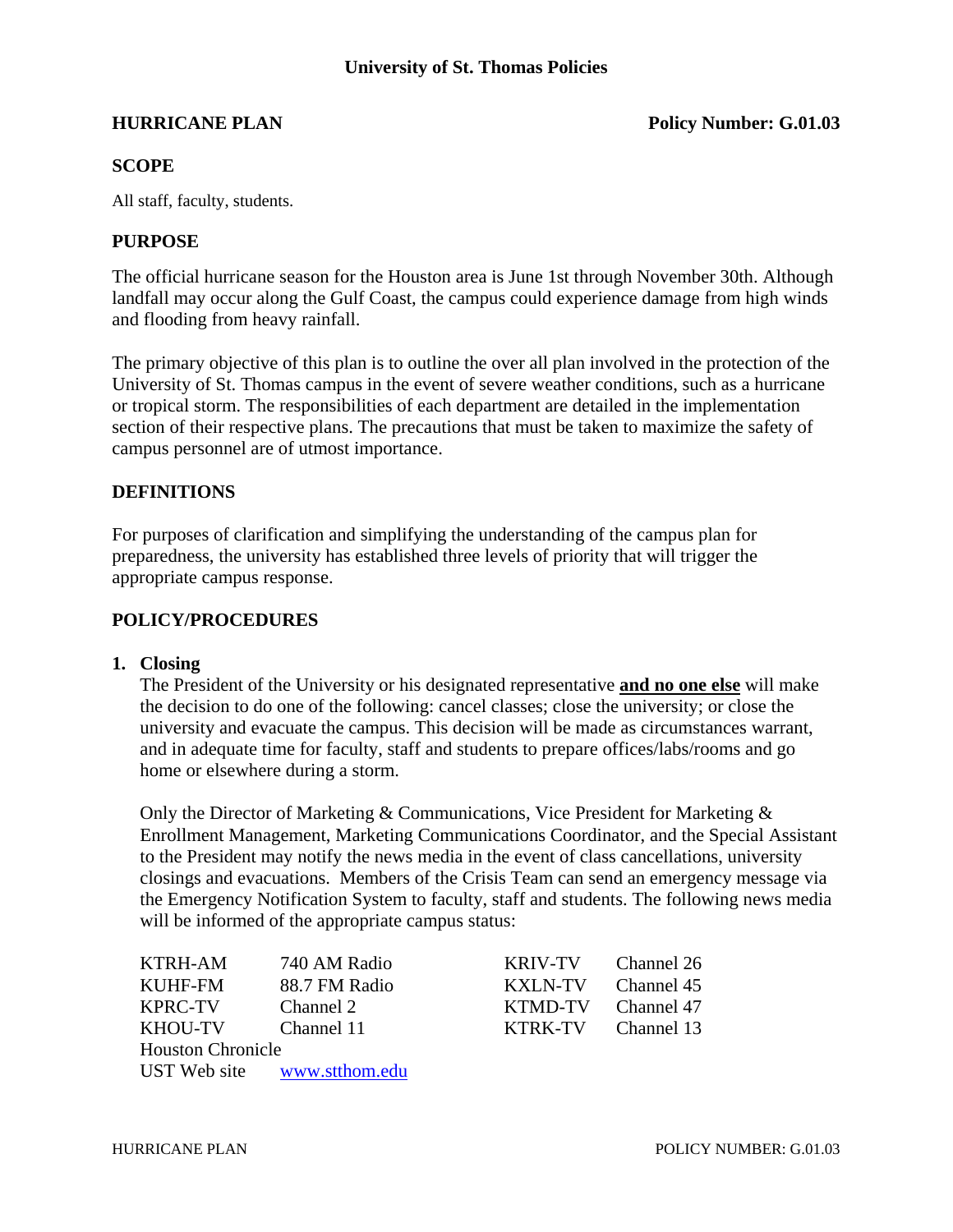## **University of St. Thomas Policies**

Using the emergency notification system (ENS), the campus community will be notified as to changes in the priority levels.

The three levels and appropriate response guidelines are as follows:

## **LEVEL 1** -

STUDENTS – Classes are cancelled and non residential students will be directed to leave the campus. Students living in Guinan and Young Halls are expected to follow procedures as outlined in the Residence Life Hurricane Response Plan.

FACULTY – When classes are canceled, faculty members are expected to implement the provisions of their respective department's Hurricane Response Plan.

STAFF - When classes are canceled, staff members are expected to implement the provisions of their respective department's Hurricane Response Plan.

# **LEVEL 2** -

STUDENTS – The University is closed and all non residential students must leave the campus. Students living in Guinan and Young Halls are expected to follow procedures as outlined in the Residence Life Hurricane Response Plan.

FACULTY – When the university is closed faculty members must leave the campus.

STAFF - When the university is closed, staff members designated as being essential under the provisions of their respective department's Hurricane Response Plan are expected to remain on campus and follow their plan's procedures. All other staff members must leave the campus. If the decision to close the university is made prior to the start of classes, essential staff members are expected to follow their plan's procedures which may involve coming to campus.

### $\bullet$  LEVEL  $3 -$

At Level 3 a directive will be issued to evacuate the university, **all** faculty, staff and students, **including those living in Guinan and Young Halls,** are required to leave the campus. **No one will be allowed back in the buildings unless authorized by campus security.**

#### **NOTE:**

- 1. Classes cancelled due to severe weather conditions may be rescheduled as directed by the Vice President for Academic Affairs.
- 2. Time reporting for staff and administration during the storm period follows Human Resource Policy H.02.05–Weather Emergencies.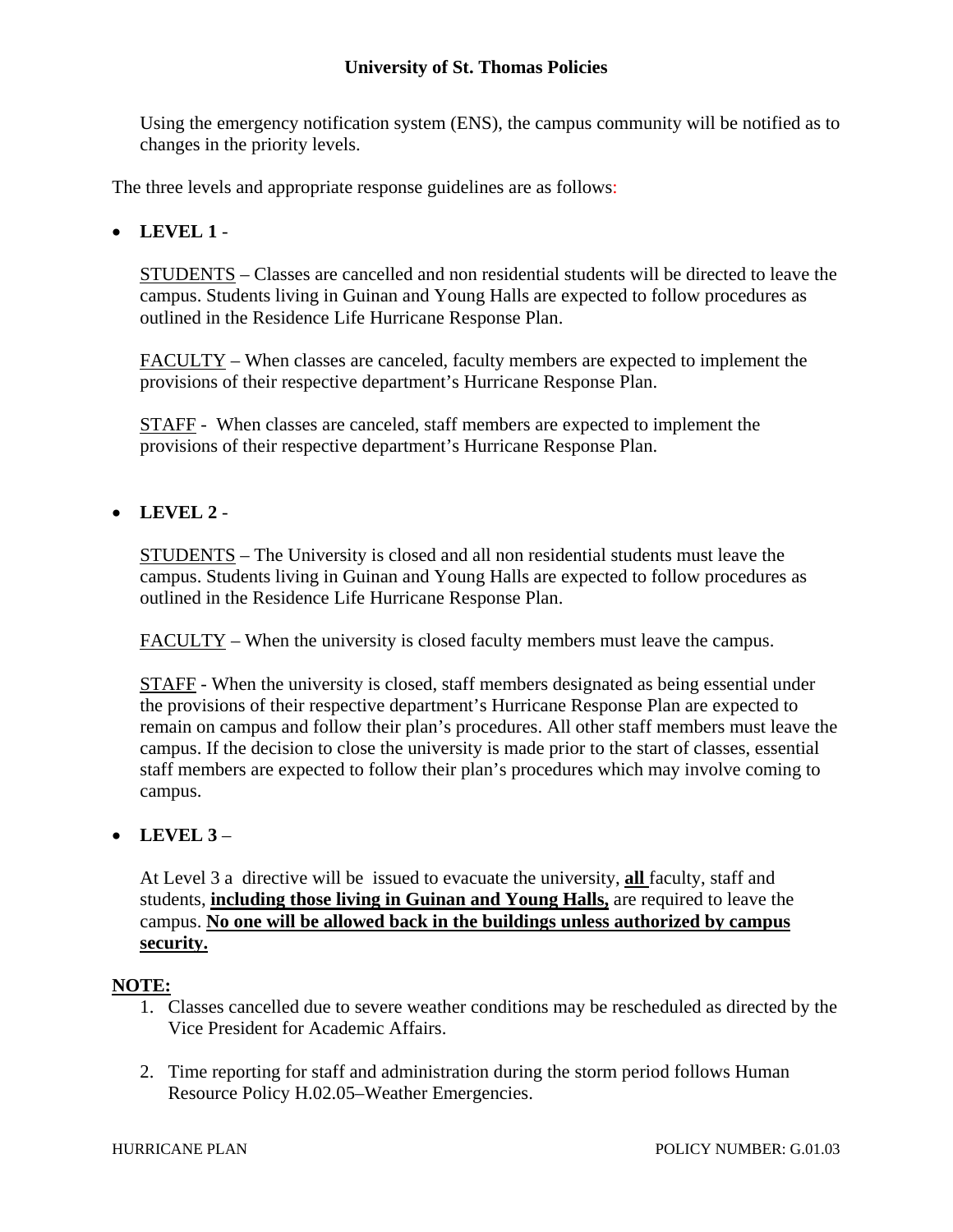# **2. Recovery**

Essential personnel will be contacted by their supervisor regarding instruction on returning to campus and implementing campus recovery procedures as outlined in their respective department's Hurricane Response Plan. The ENS will announce changes as the situation warrants. The President or his designated representative will advise the appropriate news media once it is has been determined that it is safe to re-open the university and for faculty, the rest of the staff and students to return to campus.

## **3. Responsibilities**

The following pages represent a brief outline of suggested items to consider in the respective functional areas. It is the responsibility of each department to provide for the appropriate protection and preparation of their functional space and should be detailed in the respective department's emergency response plan, a copy of which should be forwarded to the President's office as well as that of Facilities Operations.

## A. **FACILITIES OPERATIONS**

- 1. Prepare a building response plan covering items not mentioned in this plan that would be specific to the campus as well as the Facilities Operations Department updating the plan as necessary and sending the revised plan to the President's cabinet.
- 2. Check and maintain hurricane emergency supplies inventory.
- 3. Obtain emergency purchase orders.
- 4. Prepare buildings and grounds appropriate with LEVEL 1, 2 per the building response plan.
- 5. When the notification that the campus has moved to LEVEL 3 has been given, Facilities Operations will closely coordinate with Information Technology to shut down or otherwise secure building systems and notify Campus Security when to clear and lock down the buildings. When the Assistant Vice President is satisfied that all building systems are secure, he will give the order for Facilities Operations Staff to evacuate the campus.
- 6. As soon as the storm has passed and as soon as they are safely able, Facilities Operations personnel are to report back to campus to assess and repair damages and begin to restore order to the campus returning the building systems and functions back to normal in preparation for re-opening the university
- 7. Report to the VP for Finance and/or President on pre-storm preparation status, recovery operations as well as post-storm status to include the status of each building, utility services and accessibility in and around campus
- 8. Direct and coordinate all emergency plan operations and university recovery actions through collateral co-ordination with the VP for Information Technology, the VP for Student Affairs and Campus Security.

# **B. CAMPUS SECURITY**

- 1. Prepare a building response plan covering items not mentioned in this plan that would be specific to the campus as well as the Security Department updating the plan as necessary and sending the revised plan to the President's cabinet.
- 2. During campus notification LEVELS  $1 \& 2$ , the Security office will maintain its normal routine of security operations.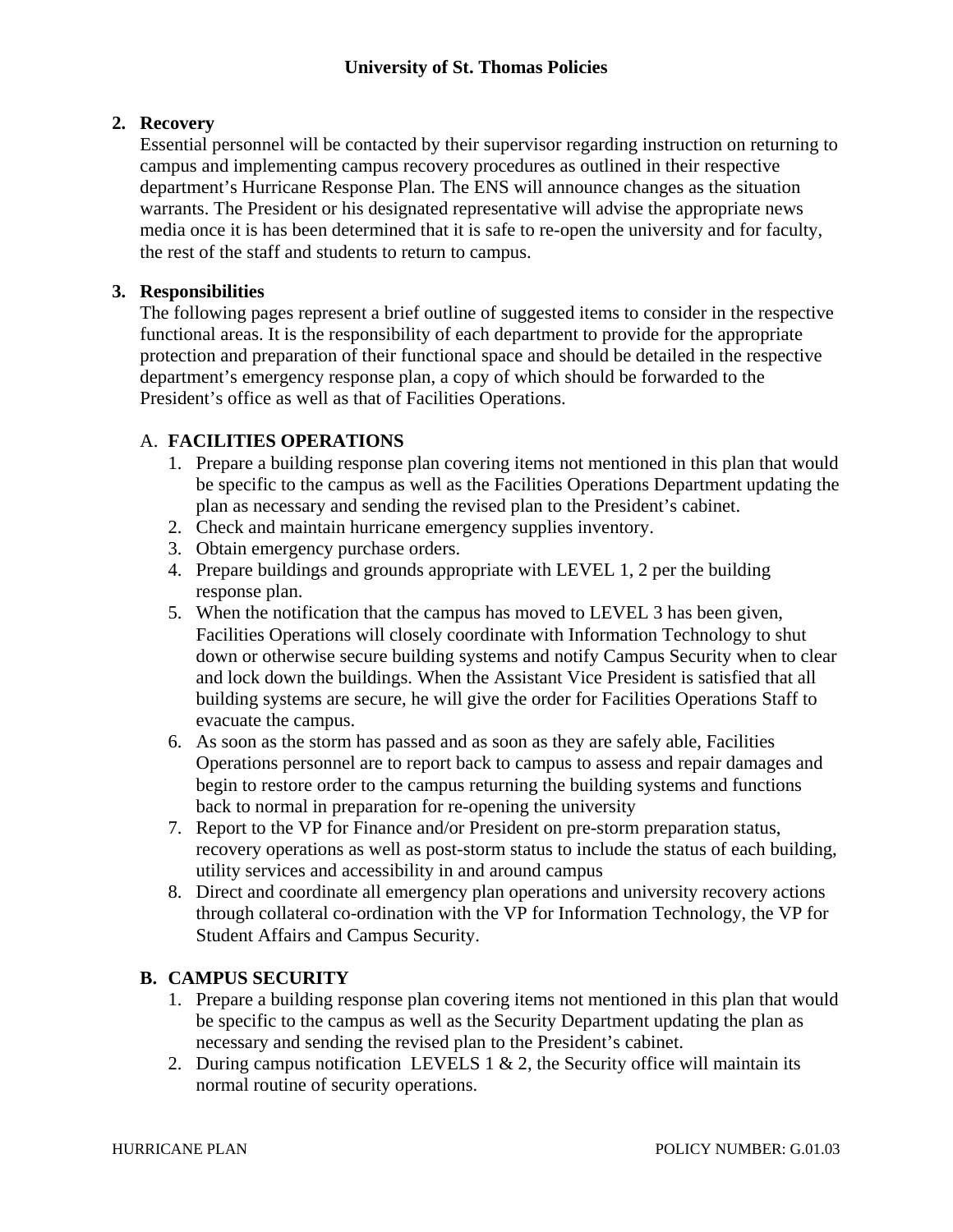- 3. When the notification that the campus has moved to LEVEL 3 has been given, Campus Security will closely coordinate with Facilities Operations to clear and lock down all the buildings AFTER Facilities has shut down or otherwise secured building systems. When the Chief of Security is satisfied that all buildings are cleared and locked, he will give the order for all security personnel to evacuate the campus.
- 4. As soon as the storm has passed and as soon as they are safely able, security personnel are to report back to campus to evaluate potential security risks and begin the process of returning the campus back to normal.

# **C. INFORMATION TECHNOLOGY (IT)**

- 1. Prepare a building response plan covering items not mentioned in this plan that would be specific to the campus as well as the IT Departments updating the plan as necessary and sending the revised plan to the President's Cabinet.
- 2. Prepare the information system for shutdown, notify all user groups of impending shutdown and perform shutdown as outlined in the building response plan and execution section of their plan.

# **D. DEPARTMENTAL REPRESENTATIVES**

- 1. Prepare a departmental response plan covering items not mentioned in this document that would be specific to their department; to include emergency supplies such as plastic bags and tape.
- 2. Update the response plan as needed and supply a copy to the President's office as well as that of Facilities Operations.
- 3. Prepare office and/or lab areas as outlined in their departmental response plan.
- 4. Every department should have a first aid kit supplied by campus health services. Missing kits and/or supplies can be replaced by contacting the Health Promotion and Wellness Services Dept. at extension 3513.

# **NOTE: Remember to backup your computers prior to unplugging them. DO NOT UNPLUG YOUR TELEPHONES**

**Plastic garbage bags can be picked up at the Facilities Operations office.** 

# **E. RESIDENCE LIFE**

- 1. Prepare a building response plan covering items not mentioned in this plan that would be specific to the campus, updating the plan as necessary and sending the revised plan to the President's Cabinet
- 2. Keep Residence Life students informed of the university's expectations appropriate with LEVEL 1, 2 or 3 statuses.

# **F. AUXILIARY SERVICES**

- 1. Prepare a response plan that delineates the services that will be provided to the campus community appropriate to the LEVEL 1, 2 or 3 statuses, updating the plan as necessary and sending a copy to the President's Cabinet.
- 2. Keep Residence Life students informed of the university's expectations appropriate with LEVEL 1, 2 or 3 statuses.